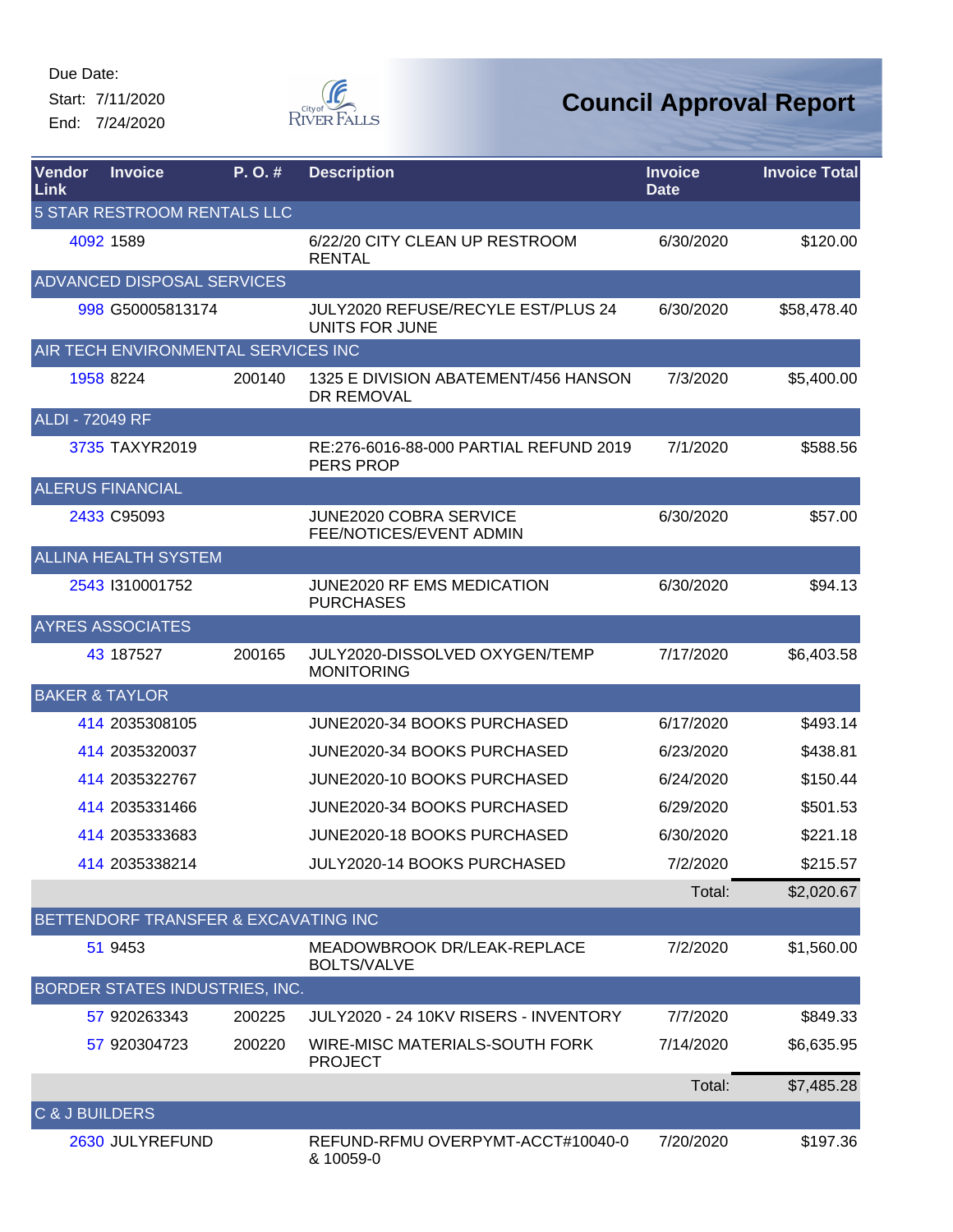Start: 7/11/2020 End: 7/24/2020



| Vendor<br>Link        | <b>Invoice</b>                     | P. O. # | <b>Description</b>                                         | <b>Invoice</b><br><b>Date</b> | <b>Invoice Total</b> |
|-----------------------|------------------------------------|---------|------------------------------------------------------------|-------------------------------|----------------------|
|                       | <b>CDW GOVERNMENT INC</b>          |         |                                                            |                               |                      |
|                       | 66 ZDR6993                         |         | <b>LOGITECH WIRELESS MOUSE</b>                             | 6/18/2020                     | \$30.68              |
|                       | 66 ZJN2251                         |         | <b>JULY2020-CONFERENCING SOFTWARE</b><br><b>FOR TEAMS</b>  | 7/9/2020                      | \$234.60             |
|                       |                                    |         |                                                            | Total:                        | \$265.28             |
| <b>CENTURYLINK</b>    |                                    |         |                                                            |                               |                      |
|                       | 1796 130339884                     |         | JUNE2020-OUTGOING LONG DISTANCE FAX<br><b>LINE CHARGES</b> | 7/22/2020                     | \$3.59               |
| <b>DISTRICT 2 INC</b> |                                    |         |                                                            |                               |                      |
|                       | 1451 2871                          | 200174  | 50 FOOT LENGTH FIRE HOSE-NEW FIRE<br><b>ENGINE</b>         | 7/6/2020                      | \$1,180.00           |
|                       | 1451 2877                          |         | PROXIMITY ACTUATOR/PROX SWITCH<br><b>WITH RELAY</b>        | 7/9/2020                      | \$625.62             |
|                       |                                    |         |                                                            | Total:                        | \$1,805.62           |
|                       | <b>DUDE SOLUTIONS INC</b>          |         |                                                            |                               |                      |
|                       | 3077 INV-74563                     | 200110  | JULY2020-VIRTUAL CONSULT-BIGFOOT<br><b>TRANSITION</b>      | 7/16/2020                     | \$1,200.00           |
|                       | <b>DWD ENTERPRISES LLC</b>         |         |                                                            |                               |                      |
|                       | 2132 13543                         |         | 55 GALLON TRUCK WASH SOAP                                  | 6/30/2020                     | \$360.00             |
| <b>EFTPS</b>          |                                    |         |                                                            |                               |                      |
|                       | 7 61265                            |         | PPE 07/12/20                                               | 7/17/2020                     | \$77,407.52          |
|                       | 7 2020 PCORI<br><b>FILING</b>      |         | 2020 PCORI FILING FEE                                      | 7/24/2020                     | \$306.07             |
|                       |                                    |         |                                                            | Total:                        | \$77,713.59          |
|                       | EO JOHNSON CO. INC                 |         |                                                            |                               |                      |
|                       | 98 27413465                        |         | JUNE2020-PUBLIC/RICOH COPIER BASE<br><b>PYMT</b>           | 7/1/2020                      | \$120.75             |
|                       | 98 INV787352                       |         | APR-JULY2020 LIBRARY OVERAGES/RICOH<br><b>COPIER</b>       | 7/15/2020                     | \$373.09             |
|                       |                                    |         |                                                            | Total:                        | \$493.84             |
|                       | <b>ESS BROTHERS &amp; SONS INC</b> |         |                                                            |                               |                      |
|                       | 107 AA5336                         |         | JULY2020-DRIVEWAY CASTING-CEDAR<br>ST/BIKES&BREWS          | 7/8/2020                      | \$637.50             |
|                       | <b>EXPRESS PERSONNEL SERVICES</b>  |         |                                                            |                               |                      |
|                       | 109 24059558                       |         | WKEND 6/21-30HRS-J.HAYES-COMM<br><b>INTERN</b>             | 6/23/2020                     | \$657.00             |
|                       | 109 24085275                       |         | WKEND 6/28-26HRS-J.HAYES COMM<br><b>INTERN</b>             | 6/30/2020                     | \$569.40             |
|                       | 109 24107199                       | 200189  | WKEND7/05-127HRS PARK MAINT TEMP<br><b>HELP</b>            | 7/7/2020                      | \$2,479.32           |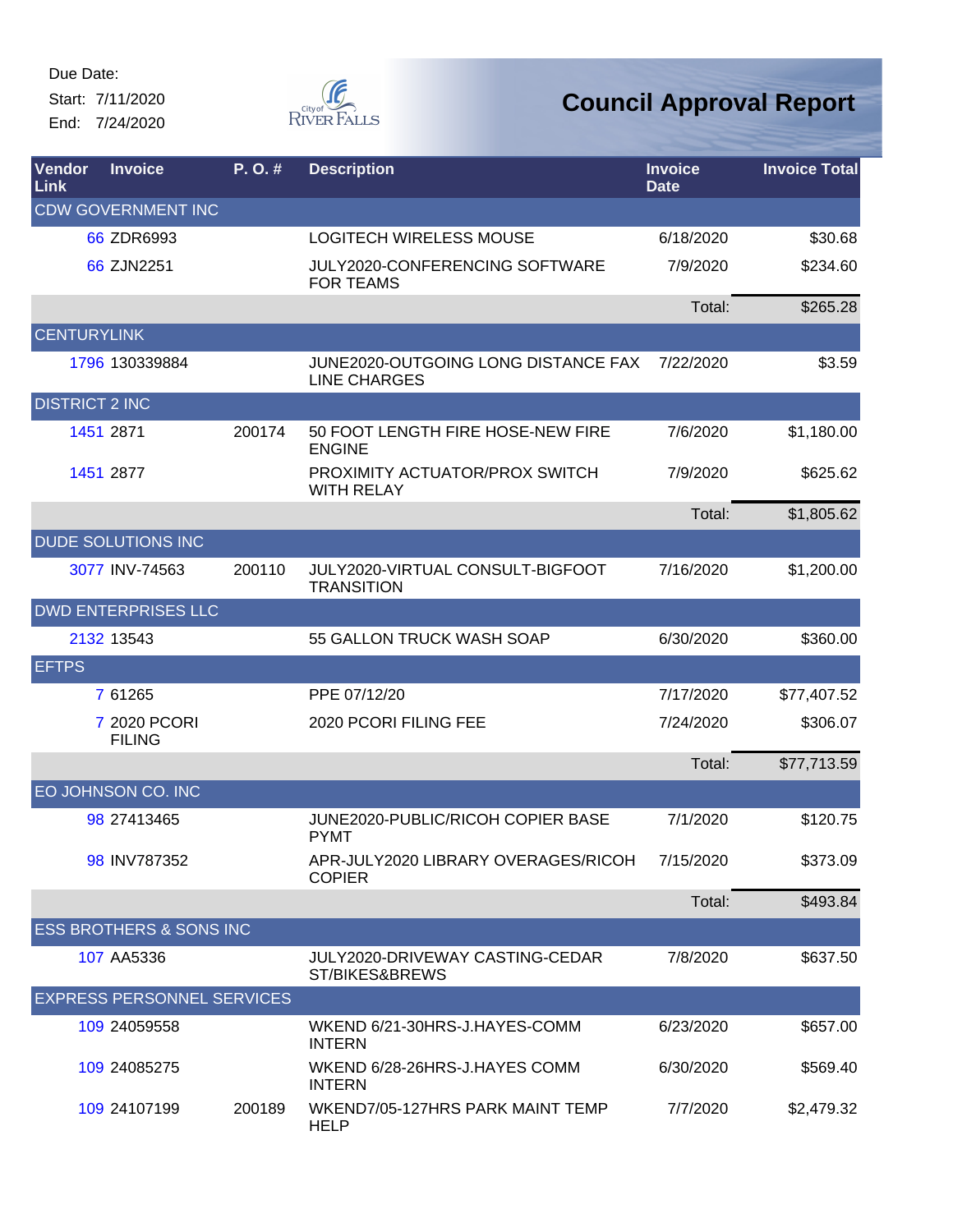Start: 7/11/2020 End: 7/24/2020



| <b>Vendor</b><br>Link | <b>Invoice</b>                       | P.O.#  | <b>Description</b>                                            | <b>Invoice</b><br><b>Date</b> | <b>Invoice Total</b> |
|-----------------------|--------------------------------------|--------|---------------------------------------------------------------|-------------------------------|----------------------|
|                       | 109 24107198                         |        | WKEND 7/5-24.5HRS-J.HAYES COMM<br><b>INTERN</b>               | 7/7/2020                      | \$536.55             |
|                       | 109 24135659                         | 200189 | WKEND 7/12-160HRS-FOUR PARK MAINT<br><b>TEMP HELP</b>         | 7/15/2020                     | \$3,124.00           |
|                       |                                      |        |                                                               | Total:                        | \$7,366.27           |
|                       | <b>FBG SERVICE CORPORATION</b>       |        |                                                               |                               |                      |
|                       | 364 877063                           | 200226 | JUNE2020-DAILY CLEANING-<br><b>GLEN/HOFFMAN PARKS</b>         | 6/30/2020                     | \$1,180.48           |
|                       | FIRST NATIONAL BANK - RF SECTION 125 |        |                                                               |                               |                      |
|                       | 6 61264                              |        | PPE 07/12/20                                                  | 7/17/2020                     | \$4,305.08           |
|                       | <b>FISCHER KIMBERLY</b>              |        |                                                               |                               |                      |
|                       | 2293 REFUND                          |        | REFUND-SHELTER CANCELLATION DUE TO<br>COVID                   | 7/17/2020                     | \$125.00             |
|                       | FORUM COMMUNICATION CO               |        |                                                               |                               |                      |
|                       | 234 CL01763113                       |        | <b>JUNE2020-PLAN COMMISSION PUBLIC</b><br><b>HRG-LAND USE</b> | 6/30/2020                     | \$37.74              |
|                       | 234 CL01763016                       |        | JUNE2020-PLAN COMMISSION<br>CANCELLATION                      | 6/30/2020                     | \$6.29               |
|                       | 234 CL01762920                       |        | JUNE2020-CITY COUNCIL PUBLIC HRG-<br><b>SPECIAL USE PERMI</b> | 6/30/2020                     | \$56.30              |
|                       | 234 CL01763087                       |        | JUNE2020-COMMON COUNCIL<br><b>PROCEEDINGS</b>                 | 6/30/2020                     | \$666.00             |
|                       | 234 CL01762981                       |        | JUNE2020-ETZ/TOWN OF TROY PUBLIC<br><b>HRG NOTICE</b>         | 6/30/2020                     | \$50.67              |
|                       | 234 CL01763285                       |        | JULY2020-COMMON COUNCIL AGENDA<br><b>NOTICE</b>               | 7/1/2020                      | \$56.61              |
|                       | 234 CL01763305                       |        | JULY2020-COMMON COUNCIL ORDINANCE<br><b>NOTICE</b>            | 7/1/2020                      | \$18.87              |
|                       | 234 CL01763276                       |        | JULY2020-OFFICIAL NEWSPAPER BID<br><b>NOTICE</b>              | 7/1/2020                      | \$22.02              |
|                       | 234 AD#6532723                       |        | JULY2020-VOTING BY ABSENTEE BALLOT<br><b>NOTICE</b>           | 7/7/2020                      | \$29.39              |
|                       |                                      |        |                                                               | Total:                        | \$943.89             |
|                       | <b>FREEMAN PROPERTIES</b>            |        |                                                               |                               |                      |
|                       | 3975 JULY2020                        |        | JULY2020-SOLAR REFUND                                         | 7/1/2020                      | \$76.14              |
|                       | <b>GERRARD DEVELOPMENT LLC</b>       |        |                                                               |                               |                      |
|                       | 4029 JULYREFUND                      |        | REFUND-RFMU OVERPYMT-ACCT#9984-00                             | 7/20/2020                     | \$337.68             |
| <b>GRACE PAULSON</b>  |                                      |        |                                                               |                               |                      |
|                       | 937 JULY2020                         |        | <b>JULY2020 SOLAR REFUND</b>                                  | 7/1/2020                      | \$151.26             |
|                       | HARMON CONCRETE & CONSTRUCTION INC   |        |                                                               |                               |                      |
|                       | 3401 2795                            |        | <b>JUN2020-CONCRETE WORK/UTILITY</b><br><b>REPAIRS</b>        | 6/22/2020                     | \$1,218.00           |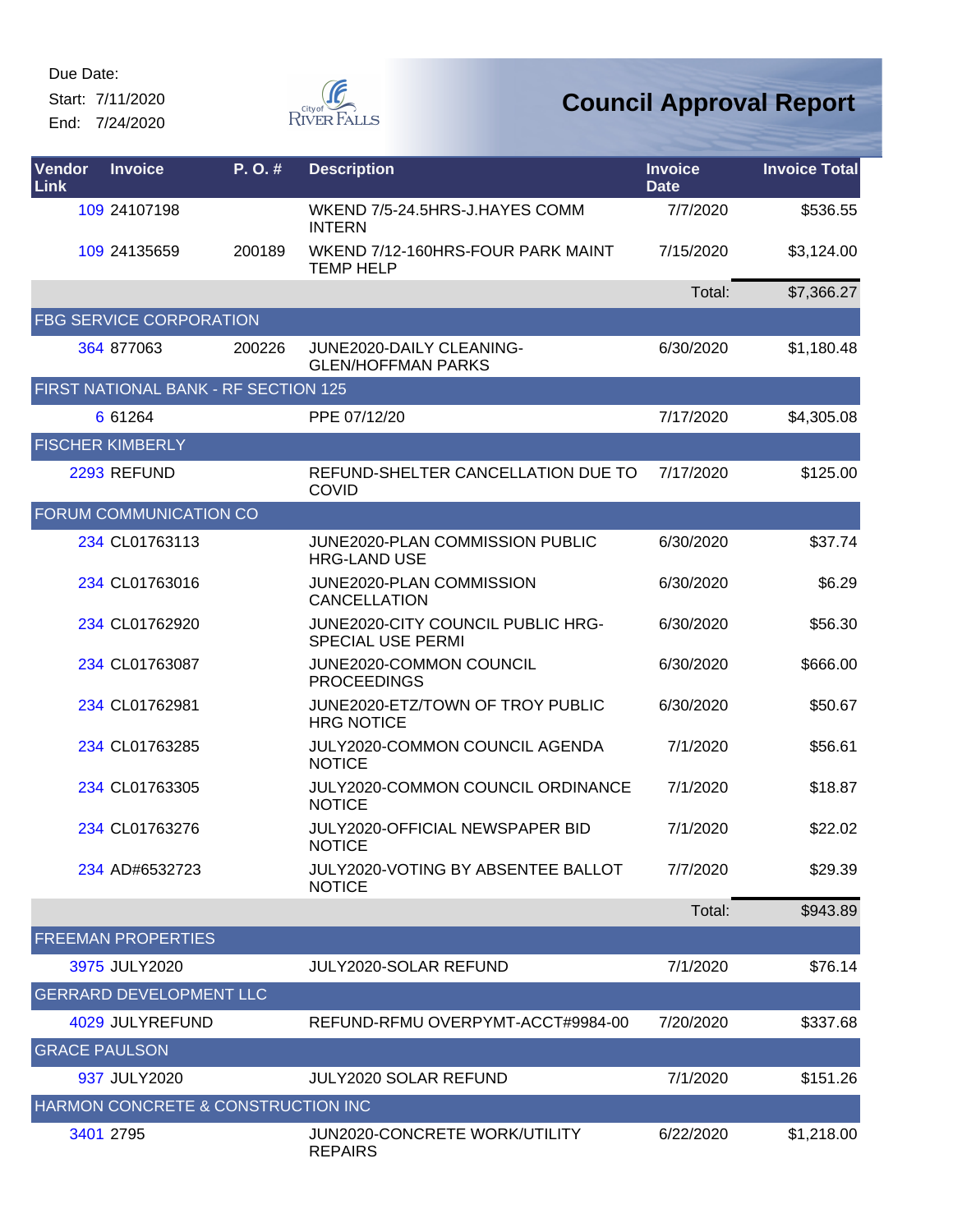Start: 7/11/2020 End: 7/24/2020



| Vendor<br>Link             | <b>Invoice</b>                         | P.O.#  | <b>Description</b>                                    | <b>Invoice</b><br><b>Date</b> | <b>Invoice Total</b> |
|----------------------------|----------------------------------------|--------|-------------------------------------------------------|-------------------------------|----------------------|
| <b>HAWKINS INC</b>         |                                        |        |                                                       |                               |                      |
|                            | 133 4719589                            | 200058 | MAY2020 WATER DEPT - CHEMICALS                        | 6/1/2020                      | \$3,967.35           |
|                            | <b>HUEBSCH LAUNDRY COMPANY</b>         |        |                                                       |                               |                      |
|                            | 146 10030818                           | 200039 | 7/8 WASTEWATER DEPT UNIFORMS                          | 7/8/2020                      | \$46.31              |
|                            | 146 10030815                           | 200042 | 7/8 ELECTRIC DEPT UNIFORMS                            | 7/8/2020                      | \$290.59             |
|                            | 146 10030816                           | 200038 | 7/8 WATER DEPT UNIFORMS                               | 7/8/2020                      | \$40.54              |
|                            | 146 10030817                           | 200043 | 7/8 PUBLIC WORKS DEPT UNIFORMS                        | 7/8/2020                      | \$116.58             |
|                            | 146 10032969                           | 200039 | 7/15 WASTEWATER DEPT UNIFORMS                         | 7/15/2020                     | \$46.31              |
|                            | 146 10032966                           | 200042 | 7/15 ELECTRIC DEPT UNIFORMS                           | 7/15/2020                     | \$290.59             |
|                            | 146 10032967                           | 200038 | 7/15 WATER DEPT UNIFORMS                              | 7/15/2020                     | \$40.54              |
|                            | 146 10032968                           | 200043 | 7/15 PW UNIFORMS                                      | 7/15/2020                     | \$116.58             |
|                            | 146 20021262                           | 200067 | 7/15 PW BLDG RUG SERVICE                              | 7/15/2020                     | \$43.06              |
|                            | 146 20021266                           | 200067 | 7/15 CITY HALL RUG SERVICE                            | 7/15/2020                     | \$57.17              |
|                            | 146 20021255                           | 200067 | 7/15 POLICE DEPT RUG SERVICE                          | 7/15/2020                     | \$61.54              |
|                            |                                        |        |                                                       | Total:                        | \$1,149.81           |
| <b>I &amp; S GROUP INC</b> |                                        |        |                                                       |                               |                      |
|                            | 2787 65642                             | 190145 | <b>JUNE2020 GLEN PARK SITE</b><br><b>IMPROVEMENTS</b> | 6/30/2020                     | \$2,197.67           |
|                            | INDIANHEAD FEDERATED LIBRARY SYSTEM    |        |                                                       |                               |                      |
|                            | 655 220339                             |        | SIX CASES RECEIPT PRINTER PAPER<br><b>ROLLS</b>       | 6/29/2020                     | \$372.60             |
|                            | INDUSTRIAL HEALTH SERVICES NETWORK INC |        |                                                       |                               |                      |
|                            | 948 122166                             |        | JUNE2020 DOT SCREENINGS/MRO<br><b>COLLECTIONS</b>     | 6/30/2020                     | \$296.60             |
| <b>INFOSEND INC</b>        |                                        |        |                                                       |                               |                      |
|                            | 150 174371                             | 200053 | JUNE2020 RFMU MONTHLY STMT SVCS                       | 6/30/2020                     | \$3,181.58           |
|                            | 150 175109                             | 200010 | JUNE2020 RFMU MONTHLY BILLING INSERT                  | 7/13/2020                     | \$1,448.37           |
|                            |                                        |        |                                                       | Total:                        | \$4,629.95           |
|                            |                                        |        | INTERNATIONAL CITY MGMT ASSOC RETIREMENT CORP         |                               |                      |
|                            | 1 61260                                |        | PPE 07/12/20                                          | 7/17/2020                     | \$22,110.80          |
|                            | 1 61261                                |        | PPE 07/12/20                                          | 7/17/2020                     | \$1,189.45           |
|                            |                                        |        |                                                       | Total:                        | \$23,300.25          |
| <b>KWIK TRIP</b>           |                                        |        |                                                       |                               |                      |
|                            | <b>172 JUNE20</b><br><b>MOTOR FUEL</b> |        | JUNE2020 MOTOR FUEL STMT                              | 6/30/2020                     | \$8,648.49           |
|                            | LINEHAN OUTDOOR SERVICES LLC           |        |                                                       |                               |                      |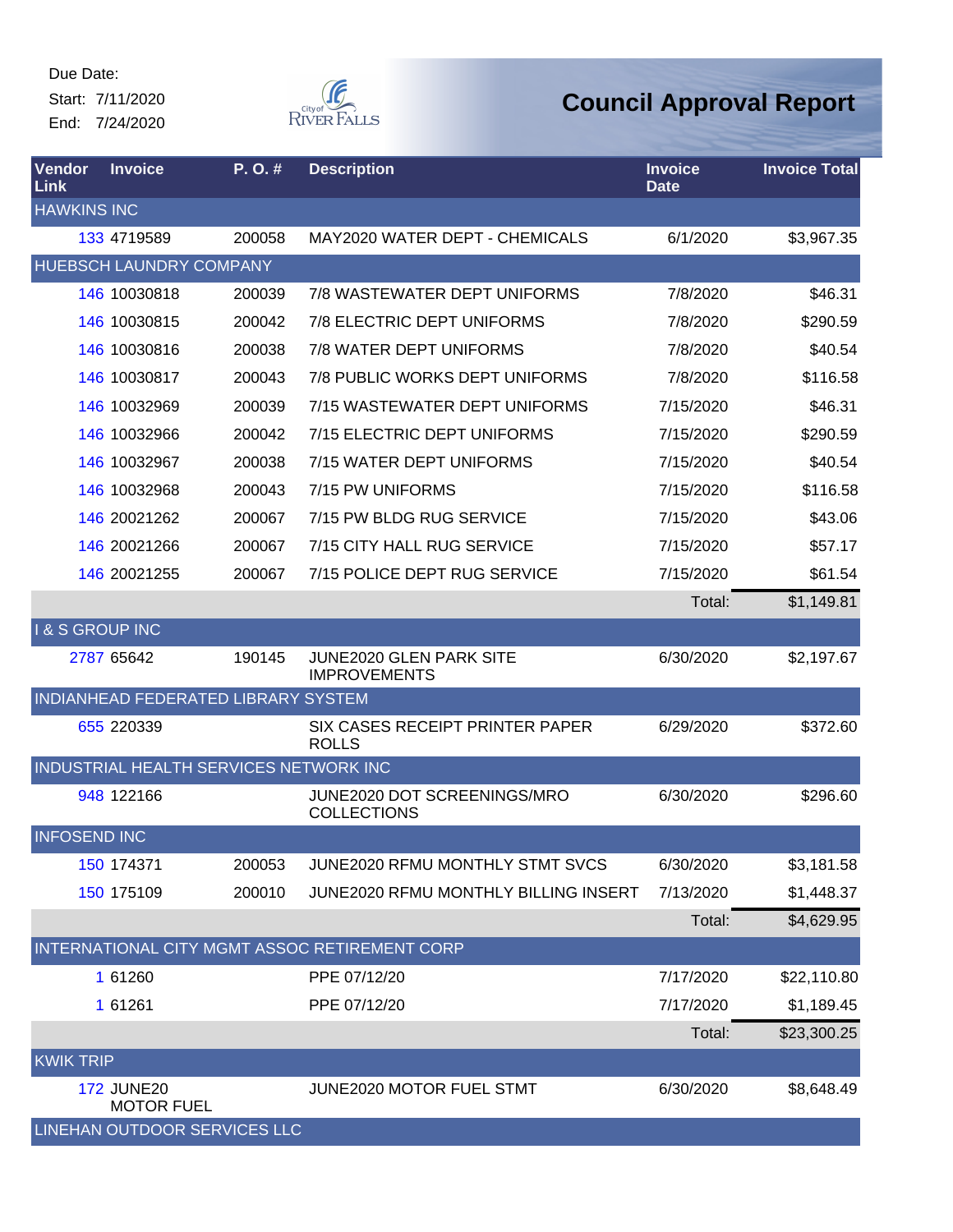Start: 7/11/2020 End: 7/24/2020



| Vendor<br>Link       | <b>Invoice</b>               | P.O.#  | <b>Description</b>                                           | <b>Invoice</b><br><b>Date</b> | <b>Invoice Total</b> |
|----------------------|------------------------------|--------|--------------------------------------------------------------|-------------------------------|----------------------|
|                      | 1570 3994                    | 200147 | JUNE2020 STERLING PONDS MOWING-<br>PARKS/BLVDS               | 6/30/2020                     | \$2,495.00           |
|                      | 1570 3996                    | 200151 | JUNE2020 WHITETAIL CORPORATE PARK<br><b>MOWING</b>           | 6/30/2020                     | \$1,425.00           |
|                      | 1570 3995                    | 200150 | JUNE2020 STERLING PONDS CORPORATE<br><b>PARK MOWING</b>      | 6/30/2020                     | \$625.00             |
|                      |                              |        |                                                              | Total:                        | \$4,545.00           |
|                      | <b>LOFFLER COMPANIES INC</b> |        |                                                              |                               |                      |
|                      | 182 27254262                 |        | JUNE2020 AMBULANCE KONICA MINOLTA<br><b>BASE PYMT</b>        | 6/16/2020                     | \$123.00             |
|                      | 182 3469714                  |        | <b>JUNE2020-AMBULANCE KONICA COPIER</b><br><b>OVERAGES</b>   | 6/30/2020                     | \$9.51               |
|                      | 182 27316069                 |        | JULY2020 WASTEWATER KONICA MINOLTA-<br><b>BASE PYMT</b>      | 7/1/2020                      | \$107.45             |
|                      | 182 27316068                 |        | <b>JULY2020 FIRE DEPT KONICA MINOLTA</b><br><b>BASE PYMT</b> | 7/1/2020                      | \$137.51             |
|                      | 182 27316067                 |        | <b>JULY2020 MAILROOM/ADMIN KONICA</b><br>COPIERS/BASE&OVER   | 7/1/2020                      | \$410.03             |
|                      | 182 27316067-1               |        | <b>JULY2020 COURT/CSR KONICA MINOLTA</b><br><b>BASE PYMT</b> | 7/1/2020                      | \$160.00             |
|                      | 182 417921566                |        | <b>JUNE/JULY2020 KONICA COPIER BASE</b><br>PYMT/OVERAGE      | 7/1/2020                      | \$200.28             |
|                      |                              |        |                                                              | Total:                        | \$1,147.78           |
| <b>LUND BUILDERS</b> |                              |        |                                                              |                               |                      |
|                      | 4535 JULYREFUND              |        | REFUND-RFMU OVERPYMT-ACCT#7562-00                            | 7/20/2020                     | \$70.48              |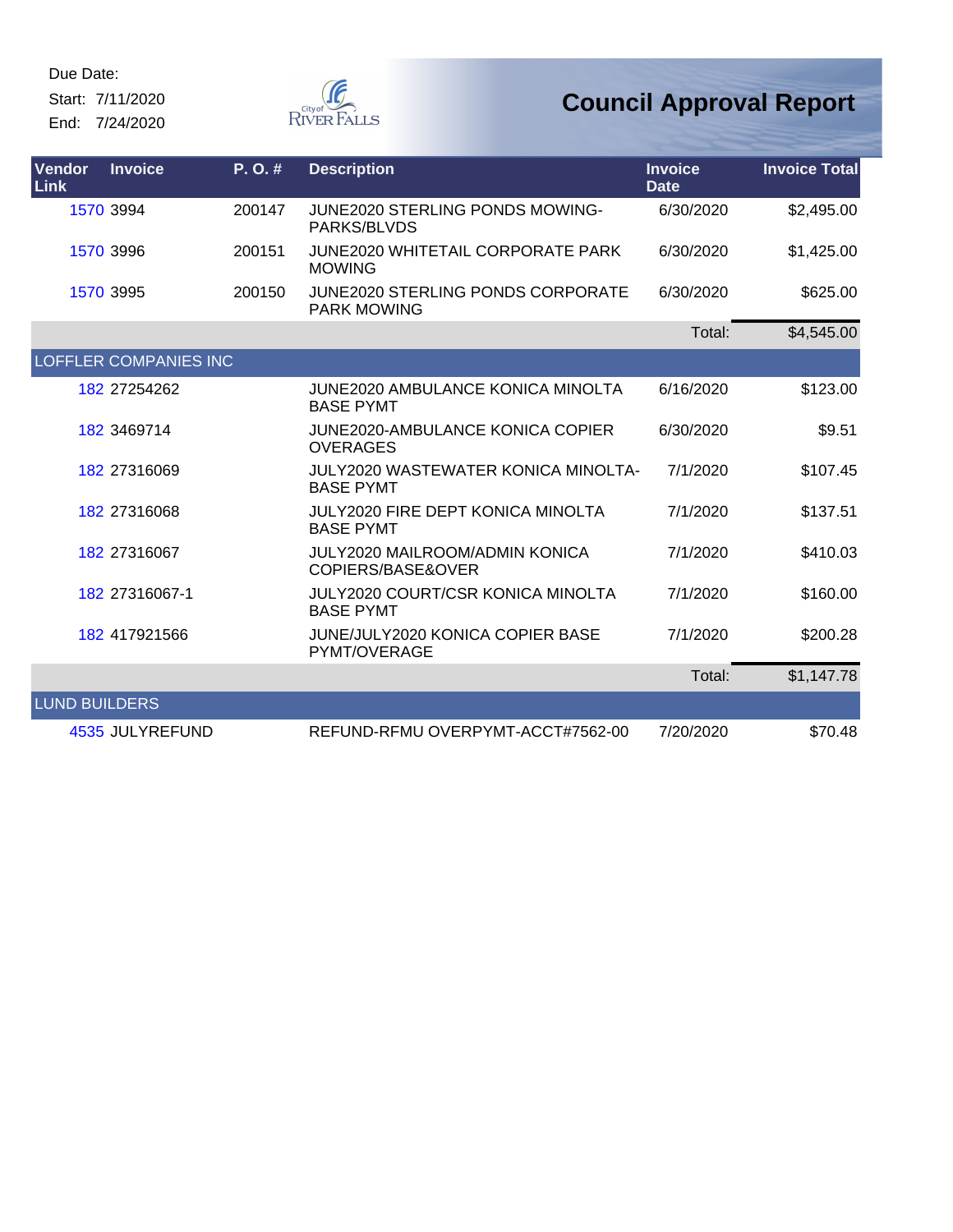Start: 7/11/2020 End: 7/24/2020



| Vendor<br>Link         | <b>Invoice</b>                     | P. O. # | <b>Description</b>                                        | <b>Invoice</b><br><b>Date</b> | <b>Invoice Total</b> |
|------------------------|------------------------------------|---------|-----------------------------------------------------------|-------------------------------|----------------------|
| <b>MIDWEST TAPE</b>    |                                    |         |                                                           |                               |                      |
|                        | 409 99021759                       |         | JUNE2020-TOGETHER-AUDIOBOOK<br><b>PURCHASED</b>           | 6/17/2020                     | \$39.99              |
|                        | 409 99022080                       |         | JUNE2020-DADDY'S GIRLS-AUDIOBOOK<br><b>PURCHASED</b>      | 6/17/2020                     | \$34.99              |
|                        | 409 99022082                       |         | JUNE2020-7 DVDS PURCHASED                                 | 6/17/2020                     | \$126.53             |
|                        | 409 99021758                       |         | JUNE2020-IF IT BLEEDS AUDIOBOOK<br><b>PURCHASE</b>        | 6/17/2020                     | \$39.99              |
|                        | 409 99057453                       |         | JUNE2020-THREE AUDIOBOOKS<br><b>PURCHASED</b>             | 6/24/2020                     | \$124.97             |
|                        | 409 99057456                       |         | <b>JUNE2020-FOUR AUDIOBOOKS</b><br><b>PURCHASED</b>       | 6/24/2020                     | \$129.96             |
|                        | 409 99057455                       |         | JUNE2020-FAIR WARNING/AUDIOBOOK<br><b>PURCHASED</b>       | 6/24/2020                     | \$39.99              |
|                        | 409 99083269                       |         | JUNE2020-28 SUMMERS AUDIOBOOK<br><b>PURCHASED</b>         | 6/30/2020                     | \$39.99              |
|                        | 409 99083611                       |         | JUNE2020-GIRLS OF SUMMER AUDIOBOOK<br><b>PURCHASED</b>    | 6/30/2020                     | \$29.99              |
|                        | 409 99083268                       |         | JUNE2020-WHAT WE DO IN THE SHADOWS<br><b>DVD PURCHASE</b> | 6/30/2020                     | \$30.39              |
|                        |                                    |         |                                                           | Total:                        | \$636.79             |
| <b>MITEL</b>           |                                    |         |                                                           |                               |                      |
|                        | 4458 34242434                      |         | AUGUST2020- PHONE SERVICE CHARGES                         | 7/18/2020                     | \$3,498.02           |
|                        | <b>MORROW BUILDERS</b>             |         |                                                           |                               |                      |
|                        | 4536 JULYREFUND                    |         | REFUND-RFMU OVERPYMT-ACCT#8178-00                         | 7/20/2020                     | \$49.01              |
|                        | OFFICE ENTERPRISES INC             |         |                                                           |                               |                      |
|                        | 202 467469                         |         | POSTAGE MACHINE SEALING BRUSH                             | 7/10/2020                     | \$43.55              |
|                        | ONE TIME PAY VENDOR                |         |                                                           |                               |                      |
|                        | 9999 STEVETOTH                     |         | REFUND-CANCELLATION OF SHELTER DUE<br><b>TO COVID</b>     | 7/1/2020                      | \$375.00             |
|                        | 9999 MONIQUEDRIE<br><b>RSUTTON</b> |         | REFUND-SHELTER CANCELLATION DUE TO<br><b>COVID</b>        | 7/1/2020                      | \$125.00             |
|                        | 9999 JASONNEUHA<br>US              |         | RENEWABLE ENERGY SOLAR INCENTIVE<br><b>PROGRAM</b>        | 7/13/2020                     | \$2,000.00           |
|                        | 9999 LAURAANDERS<br>0N             |         | SHELTER REFUND-CANCELLATION DUE TO<br><b>COVID</b>        | 7/15/2020                     | \$125.00             |
|                        |                                    |         |                                                           | Total:                        | \$2,625.00           |
|                        | PAYPAL UPDATE/CHANGE VENDOR#/FID   |         |                                                           |                               |                      |
|                        | 639 97855881                       |         | <b>JUNE2020-PAYPAL SERVICE FEES</b>                       | 7/1/2020                      | \$30.00              |
| <b>PELION BENEFITS</b> |                                    |         |                                                           |                               |                      |
|                        | 5 61263                            |         | PPE 07/12/20                                              | 7/17/2020                     | \$2,682.92           |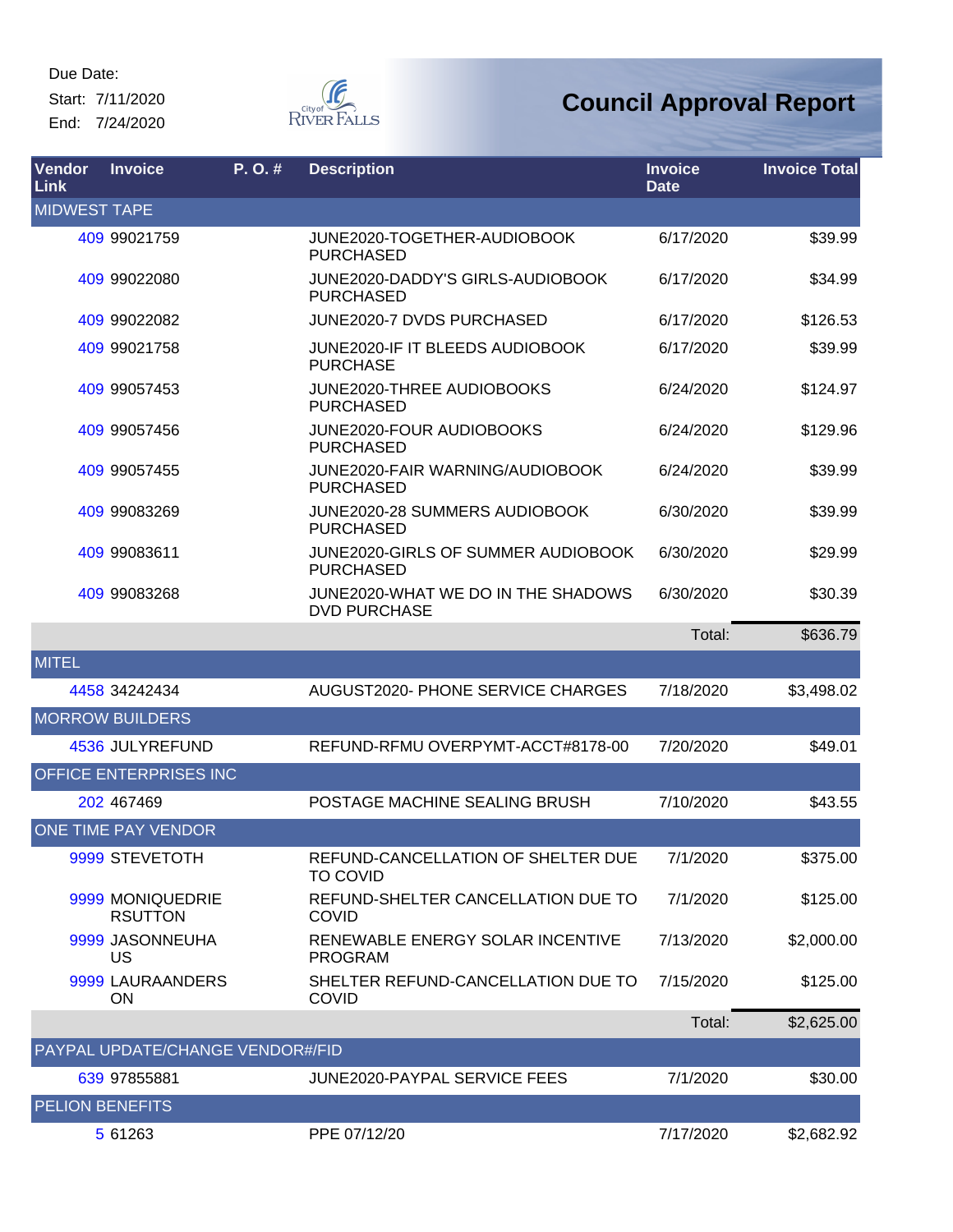Start: 7/11/2020 End: 7/24/2020



| Vendor<br><b>Link</b> | <b>Invoice</b>                       | P. O.# | <b>Description</b>                             | <b>Invoice</b><br><b>Date</b> | <b>Invoice Total</b> |
|-----------------------|--------------------------------------|--------|------------------------------------------------|-------------------------------|----------------------|
|                       |                                      |        | PIERCE COUNTY ECONOMIC DEVELOPMENT CORPORATION |                               |                      |
|                       | 523 2020-057                         |        | 2020 PIERCE COUNTY EDC MEMBERSHIP              | 7/20/2020                     | \$3,000.00           |
|                       | PRUDENT MAN ADVISORS LLC             |        |                                                |                               |                      |
|                       | 4399 137345                          |        | <b>JUNE2020 FINANCE/ENV MGMT FEES</b>          | 7/1/2020                      | \$355.76             |
|                       | <b>QUADIENT FINANCE USA INC</b>      |        |                                                |                               |                      |
|                       | 4403 JUNE2020                        |        | <b>JUNE2020 POSTAGE MACHINE FUNDS</b>          | 6/30/2020                     | \$2,300.00           |
|                       | <b>RFMU PAYMENTS OR REFUNDS</b>      |        |                                                |                               |                      |
|                       | 990610 CHEYANNEWA<br>DE              |        | REFUND-RFMU OVERPYMT-ACCT#1433-22              | 7/20/2020                     | \$70.24              |
|                       | 990610 ALECBUDGE                     |        | REFUND-RFMU OVERPYMT-ACCT#1449-23              | 7/20/2020                     | \$154.35             |
|                       | 990610 JEREMYFERG<br><b>USON</b>     |        | REFUND-RFMU OVERPYMT-ACCT#1533-20              | 7/20/2020                     | \$177.19             |
|                       | 990610 WRIPROPERTY                   |        | REFUND-RFMU OVERPYMT-ACCT#2302-04              | 7/20/2020                     | \$78.80              |
|                       | 990610 TANNERJENKI<br><b>NS</b>      |        | REFUND-RFMU OVERPYMT-ACCT#2427-07              | 7/20/2020                     | \$54.03              |
|                       | 990610 SHARYLSAMA<br><b>RGIA</b>     |        | REFUND-RFMU OVERPYMT-ACCT#3056-03              | 7/20/2020                     | \$113.81             |
|                       | 990610 STEVENSCHOL<br>Z              |        | REFUND-RFMU OVERPYMT-ACCT#3376-03              | 7/20/2020                     | \$276.56             |
|                       | 990610 ANDREWWEBE<br>R               |        | REFUND-RFMU OVERPYMT-ACCT#3401-08              | 7/20/2020                     | \$69.68              |
|                       | 990610 RICHARDWINT<br>ER             |        | REFUND-RFMU OVERPYMT-ACCT#1717-01              | 7/20/2020                     | \$1,023.43           |
|                       | 990610 MIKEKUNERT                    |        | REFUND-RFMU OVERPYMT-ACCT#4133-28              | 7/20/2020                     | \$197.67             |
|                       | 990610 SYLVIABETLAC<br>н             |        | REFUND-RFMU OVERPYMT-ACCT#5312-01              | 7/20/2020                     | \$37.00              |
|                       | 990610 TRAVISEHMAN                   |        | REFUND-RFMU OVERPYMT-ACCT#6335-19              | 7/20/2020                     | \$38.22              |
|                       | 990610 JADAWYMAN                     |        | REFUND-RFMU OVERPYMT-ACCT#6496-06              | 7/20/2020                     | \$8.88               |
|                       | 990610 HENRYSCHWA<br><b>RTZ</b>      |        | REFUND-RFMU OVERPYMT-ACCT#6592-11              | 7/20/2020                     | \$46.18              |
|                       | 990610 ROSSVANOVE<br><b>RBEKE</b>    |        | REFUND - RFMU OVERPYMT-ACCT#6994-03            | 7/20/2020                     | \$79.92              |
|                       | 990610 TRAVISMARSO<br>N              |        | REFUND-RFMU OVERPYMT-ACCT#7017-02              | 7/20/2020                     | \$41.20              |
|                       | 990610 GARYSHIELDS                   |        | REFUND-RFMU OVERPYMT-ACCT#7511-02              | 7/20/2020                     | \$90.42              |
|                       | 990610 STEPHANIEMC<br><b>CORMACK</b> |        | REFUND-RFMU OVERPYMT-ACCT#7528-12              | 7/20/2020                     | \$133.70             |
|                       | 990610 DELTACONST                    |        | REFUND-RFMU OVERPYMT-ACCT#7923-00              | 7/20/2020                     | \$28.05              |
|                       | 990610 GRETCHENCO<br><b>RSON</b>     |        | REFUND-RFMU OVERPYMT-ACCT#8051-22              | 7/20/2020                     | \$42.44              |
|                       | 990610 KELSEYBRETT<br><b>BERRY</b>   |        | REFUND-RFMU OVERPYMT-ACCT#8184-01              | 7/20/2020                     | \$74.38              |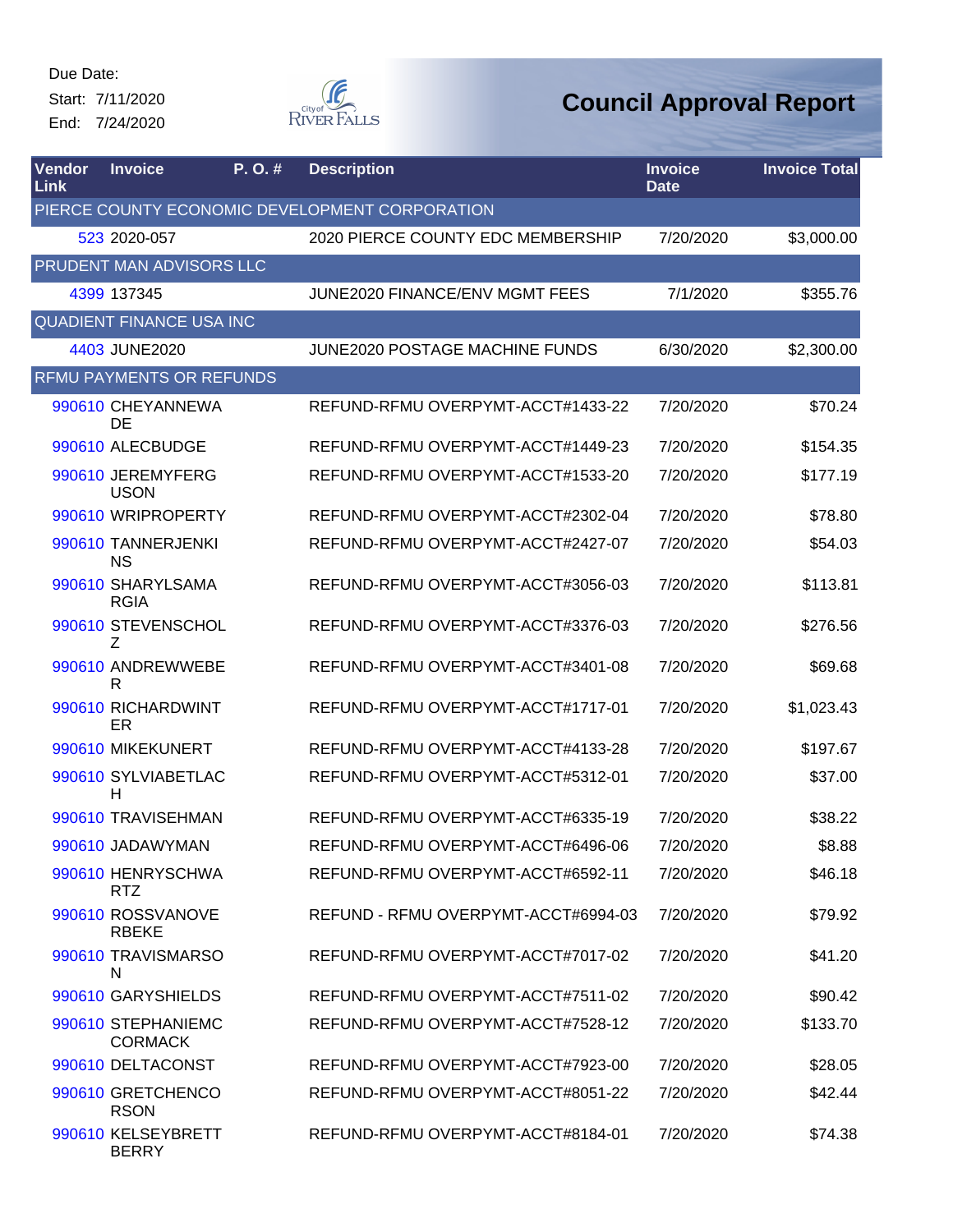Start: 7/11/2020 End: 7/24/2020



| <b>Vendor</b><br>Link | <b>Invoice</b>                          | P. O. # | <b>Description</b>                                                 | <b>Invoice</b><br><b>Date</b> | <b>Invoice Total</b> |
|-----------------------|-----------------------------------------|---------|--------------------------------------------------------------------|-------------------------------|----------------------|
|                       | 990610 ZACHSHEA                         |         | REFUND-RFMU OVERPYMT-ACCT#8415-08                                  | 7/20/2020                     | \$137.11             |
|                       | 990610 SANDIDANIELC<br><b>UDDIHY</b>    |         | REFUND-RFMU OVERPYMT-ACCT#8702-01                                  | 7/20/2020                     | \$128.44             |
|                       | 990610 RENAEFLETT                       |         | REFUND-RFMU OVERPYMT-ACCT#9238-05                                  | 7/20/2020                     | \$65.27              |
|                       | 990610 EMILYDAILEY                      |         | REFUND-RFMU OVERPYMT-ACCT#9392-06                                  | 7/20/2020                     | \$136.87             |
|                       | 990610 JESSICASEVE<br><b>RSON</b>       |         | REFUND-RFMU OVERPYMT-ACCT#9397-12                                  | 7/20/2020                     | \$64.42              |
|                       | 990610 TAYLORSEIFER<br><b>MANN</b>      |         | REFUND-RFMU OVERPYMT-ACCT#9456-08                                  | 7/20/2020                     | \$82.82              |
|                       | 990610 MALLORYGRIF<br><b>FIN</b>        |         | REFUND-RFMU OVERPYMT-ACCT#9463-09                                  | 7/20/2020                     | \$123.35             |
|                       | 990610 MELISSAOLSO<br>N                 |         | REFUND-RFMU OVERPYMT-ACCT#9563-01                                  | 7/20/2020                     | \$201.89             |
|                       |                                         |         |                                                                    | Total:                        | \$3,776.32           |
|                       | <b>RIVER CITY STITCH</b>                |         |                                                                    |                               |                      |
|                       | 2526 24827                              |         | 24 HATS FOR ELECTRIC/STREETS DEPT                                  | 6/30/2020                     | \$372.00             |
|                       | 2526 31328                              |         | MAY2020-EMPLOYEE LOGO WEAR                                         | 7/1/2020                      | \$266.45             |
|                       | 2526 31328-1                            |         | MAY2020-E.FREDRICHS LOGO WEAR<br><b>ORDER</b>                      | 7/1/2020                      | \$50.00              |
|                       | 2526 31328-2                            |         | MAY2020-M.STIFTER EMPLOYEE LOGO<br><b>WEAR</b>                     | 7/1/2020                      | \$50.00              |
|                       |                                         |         |                                                                    | Total:                        | \$738.45             |
|                       | RIVER FALLS CHAMBER OF COMMERCE INC     |         |                                                                    |                               |                      |
|                       | 225 461A                                |         | <b>JULY2020 - FIVE CHAMBER CHECKS-</b><br><b>APPLIANCE REBATES</b> | 7/8/2020                      | \$300.00             |
|                       | RIVER FALLS COMMUNITY FOOD PANTRY       |         |                                                                    |                               |                      |
|                       | <b>227 COMMUNITYR</b><br><b>ECHARGE</b> |         | <b>COMMUNITY RECHARGE FUNDS</b>                                    | 7/22/2020                     | \$3,600.00           |
|                       | RIVER FALLS POLICE ASSOCIATION          |         |                                                                    |                               |                      |
|                       | 9 61266                                 |         | <b>JULY 2020 UNION DUES</b>                                        | 7/17/2020                     | \$604.80             |
|                       | ROHL CONSTRUCTION INC                   |         |                                                                    |                               |                      |
|                       | 2983 12576                              |         | JUNE2020-FIVE LOADS CRUSHED<br><b>LIMESTONE</b>                    | 7/1/2020                      | \$930.05             |
|                       | <b>SCHINDLER ELEVATOR CORP</b>          |         |                                                                    |                               |                      |
|                       | 444 8105334596                          | 200064  | JAN-MARCH2020 CITY HALL ELEVATOR<br><b>SERVICE</b>                 | 5/31/2020                     | \$785.84             |
|                       | SECURITAS ELECTRONIC SECURITY INC       |         |                                                                    |                               |                      |
|                       | 4485 7000561298                         |         | JUNE2020-2815 PRAIRIE DR INTRUSION<br><b>ALARM MONITOR</b>         | 6/30/2020                     | \$29.95              |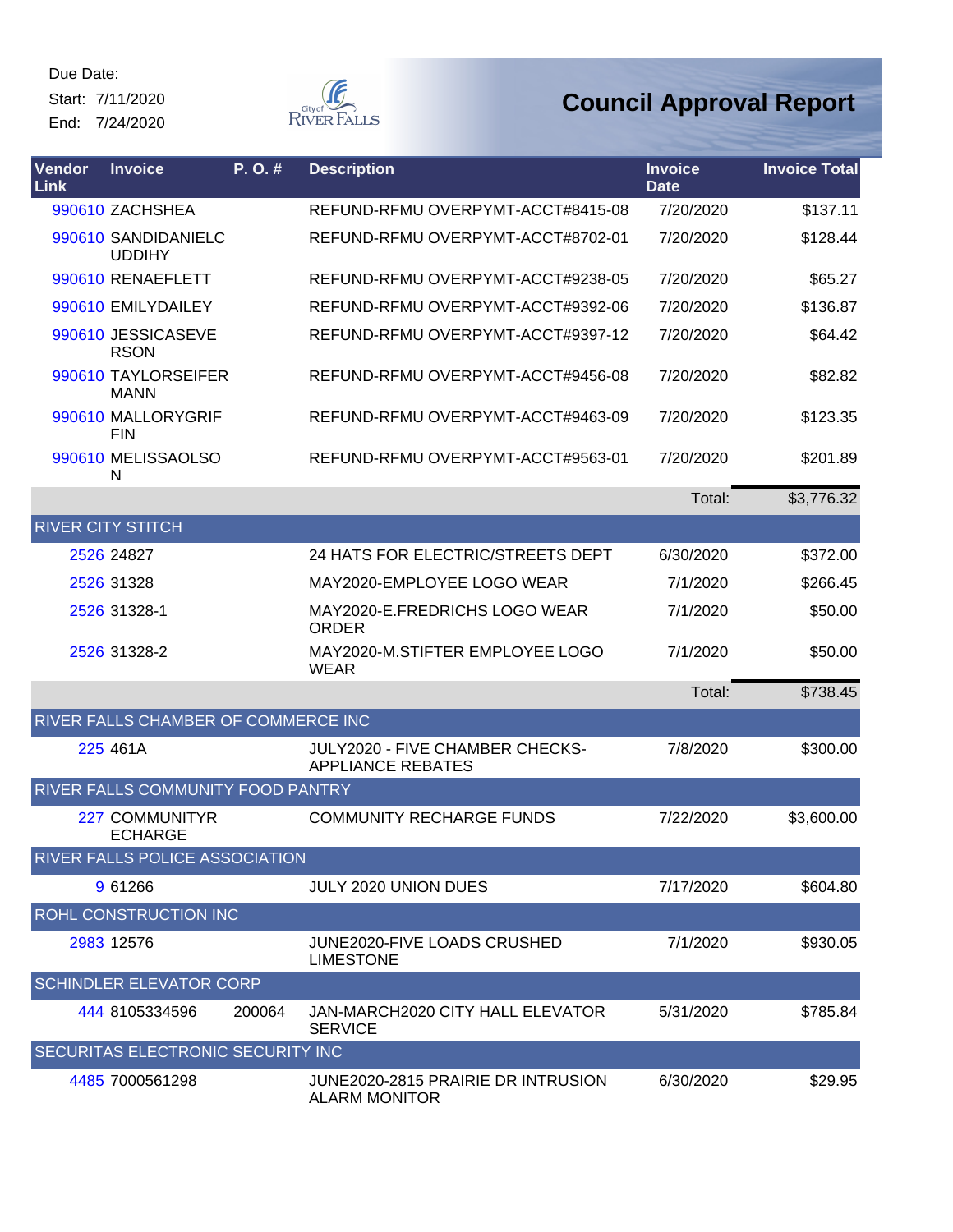Start: 7/11/2020 End: 7/24/2020



| Vendor<br>Link        | <b>Invoice</b>                            | P.O.#  | <b>Description</b>                                                | <b>Invoice</b><br><b>Date</b> | <b>Invoice Total</b> |
|-----------------------|-------------------------------------------|--------|-------------------------------------------------------------------|-------------------------------|----------------------|
|                       | SHORT ELLIOTT HENDRICKSON INC             |        |                                                                   |                               |                      |
|                       | 244 388758                                | 190375 | JUNE2020 MANN VALLEY CORP PARK<br><b>SERVICES</b>                 | 6/30/2020                     | \$4,892.00           |
|                       | <b>SIEMENS INDUSTRY INC</b>               |        |                                                                   |                               |                      |
|                       | 2168 5700095156/RE 200223<br>F439N11      |        | FIVE SOUTH FORK SUBSTATION 15 KV<br><b>BREAKERS</b>               | 7/1/2020                      | \$97,575.00          |
|                       | SIMON ELECTRIC CONSTRUCTION COMPANY INC   |        |                                                                   |                               |                      |
|                       | 4232 041545                               | 200227 | BOND/GROUND NEW FENCE AROUND<br><b>POOL</b>                       | 7/1/2020                      | \$1,446.86           |
| <b>SPORTING WORLD</b> |                                           |        |                                                                   |                               |                      |
|                       | 4537 COMMUNITYR<br><b>ECHARGE</b>         |        | <b>COMMUNITY RECHARGE FUNDS</b>                                   | 7/22/2020                     | \$3,600.00           |
|                       | <b>STAFFORD ROSENBAUM LLP</b>             |        |                                                                   |                               |                      |
|                       | 2522 1239396                              |        | <b>JUNE2020 EXTRATERRITORIAL</b><br><b>SUBDIVISION ORD</b>        | 6/30/2020                     | \$110.00             |
|                       | 2522 1239398                              |        | JUNE2020 CERNOHOUS CSM                                            | 6/30/2020                     | \$357.50             |
|                       | 2522 1239395                              |        | JUNE2020 TOWN OF KINNICKINNIC                                     | 6/30/2020                     | \$302.50             |
|                       | 2522 1239397                              |        | JUNE2020 WENNERBERG MATTER                                        | 6/30/2020                     | \$302.50             |
|                       |                                           |        |                                                                   | Total:                        | \$1,072.50           |
|                       | STATE OF WI, DEPT OF CHILDREN & FAMILIES  |        |                                                                   |                               |                      |
|                       | 328 61267                                 |        | PPE 07/12/20 REMIT #7747159                                       | 7/17/2020                     | \$498.44             |
|                       | <b>328 R&amp;D FEE</b><br><b>HOKKANEN</b> |        | ANNUAL R&D FEE HOKKANEN                                           | 7/17/2020                     | \$65.00              |
|                       |                                           |        |                                                                   | Total:                        | \$563.44             |
|                       |                                           |        | STATEWIDE ENERGY EFFICIENCY & RENEWABLES ADMIN INC                |                               |                      |
|                       | 243 JUNE2020                              |        | <b>JUNE2020 ENERGY EFFICIENCY</b><br><b>FUNDS/FOCUS ON ENERGY</b> | 6/1/2020                      | \$4,546.87           |
|                       | STRAND ASSOCIATES, INC                    |        |                                                                   |                               |                      |
|                       | 3346 0160685                              | 190220 | MAY2020-JUG HANDLE-SEWER AND WATER<br><b>MAIN</b>                 | 7/1/2020                      | \$2,745.22           |
|                       | 3346 0161686                              | 190374 | JUNE2020-WASTEWATER TREATMENT<br>PLANT AERATION                   | 7/1/2020                      | \$4,367.53           |
|                       |                                           |        |                                                                   | Total:                        | \$7,112.75           |
|                       | STUART C IRBY TOOL AND SAFETY             |        |                                                                   |                               |                      |
|                       | 156 S011967176.00 200209<br>1             |        | 100 AMP K SPEED FUSE LINKS-MINOR<br><b>MATERIALS</b>              | 7/1/2020                      | \$96.00              |
|                       | <b>SYMICEK, ANGELINA</b>                  |        |                                                                   |                               |                      |
|                       | 3067 JULY2020                             | 200061 | <b>JULY2020 SAFETY COORDINATOR</b><br><b>SERVICES</b>             | 7/1/2020                      | \$5,833.00           |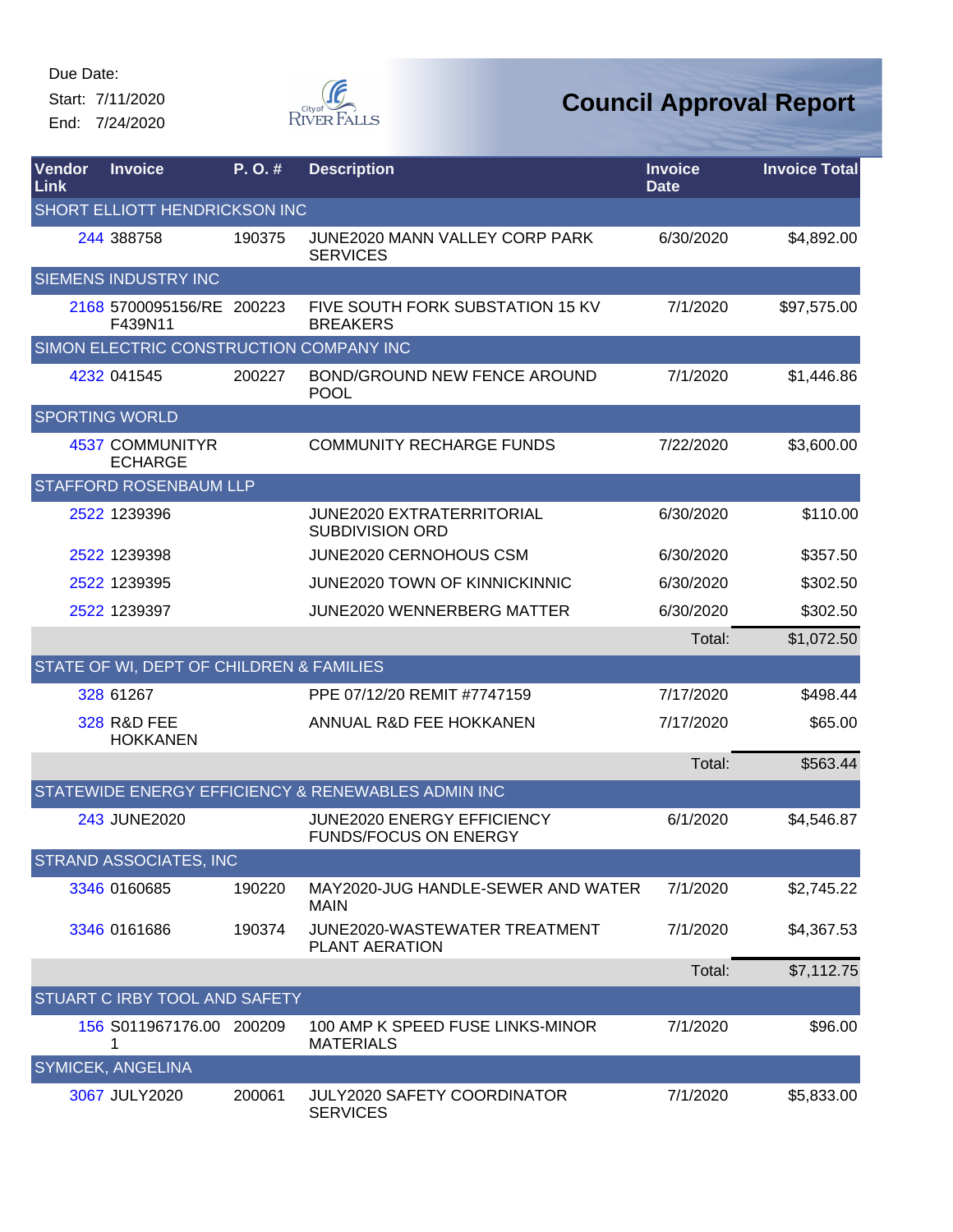Start: 7/11/2020 End: 7/24/2020



| Vendor<br>Link        | <b>Invoice</b>                           | P. O. # | <b>Description</b>                                      | <b>Invoice</b><br><b>Date</b> | <b>Invoice Total</b> |
|-----------------------|------------------------------------------|---------|---------------------------------------------------------|-------------------------------|----------------------|
|                       | THE DANCE PROJECT LLC                    |         |                                                         |                               |                      |
|                       | 4066 JULY2020                            |         | DANCE DABBLER - PARK AND REC<br><b>PROGRAM</b>          | 7/1/2020                      | \$1,080.00           |
|                       | <b>TOOLS FOR SCHOOL</b>                  |         |                                                         |                               |                      |
|                       | 4540 2020<br><b>DONATION</b>             |         | 2020 DONATION-SCHOOL SUPPLY<br><b>PROGRAM</b>           | 7/22/2020                     | \$1,000.00           |
| <b>TOWN OF TROY</b>   |                                          |         |                                                         |                               |                      |
|                       | 4539 2019 PARC 2761<br>15602000          |         | PARCEL#276115602000-ANNEXED<br>PROPERTY-TAXES           | 7/23/2020                     | \$12.16              |
|                       | 4539 2019/PAR04011<br>3310110            |         | PARCEL#040113310110-ANNEXED<br>PROPERTY-YR1 TAXES       | 7/23/2020                     | \$4.36               |
|                       |                                          |         |                                                         | Total:                        | \$16.52              |
|                       | TRC ENVIRONMENTAL CORPORATION            |         |                                                         |                               |                      |
|                       | 1405 425356                              | 190329  | JUNE2020 - FERC & HYDRO RELICENSING<br><b>SERVICES</b>  | 6/30/2020                     | \$2,846.21           |
|                       | <b>TREASURES FROM THE HEART</b>          |         |                                                         |                               |                      |
|                       | 2062 COMMUNITYR<br><b>ECHARGE</b>        |         | <b>COMMUNITY RECHARGE FUNDS</b>                         | 7/22/2020                     | \$3,600.00           |
| <b>TURNING POINT</b>  |                                          |         |                                                         |                               |                      |
|                       | <b>4538 COMMUNITYR</b><br><b>ECHARGE</b> |         | <b>COMMUNITY RECHARGE FUNDS</b>                         | 7/22/2020                     | \$3,600.00           |
|                       |                                          |         | UNEMPLOYMENT INSURANCE-DEPT OF WORKFORCE DEV            |                               |                      |
|                       | 277 000010173248                         |         | THRU JUNE2020-ELLEFSON/PIZZA<br><b>UNEMPLOYMENT INS</b> | 6/30/2020                     | \$3,836.18           |
| <b>VESSCO, INC.</b>   |                                          |         |                                                         |                               |                      |
|                       | 2065 80613                               |         | PM KITS/STANDARD INJECTORS                              | 7/7/2020                      | \$838.26             |
| <b>WAGNER, KRISTI</b> |                                          |         |                                                         |                               |                      |
|                       | 4107 JULY2020                            |         | KIDS WITH CLUBS-PARK AND REC<br><b>PROGRAM</b>          | 7/1/2020                      | \$2,800.00           |
|                       | 4107 JULY2020-1                          |         | CHICKS WITH STICKS-GOLF PARK AND REC<br><b>PROGRAM</b>  | 7/1/2020                      | \$580.00             |
|                       |                                          |         |                                                         | Total:                        | \$3,380.00           |
| WELD RILEY, S.C.      |                                          |         |                                                         |                               |                      |
|                       | 301 49169                                |         | JUNE2020-D.RODGERS GRIEVANCE                            | 6/30/2020                     | \$1,344.00           |
|                       | 301 49165                                |         | JUNE2020 FREE SPEECH ISSUE                              | 6/30/2020                     | \$48.00              |
|                       | 301 49168                                |         | JUNE2020 COVID-19 MATTERS                               | 6/30/2020                     | \$157.50             |
|                       | 301 49164                                |         | JUNE2020 AGENDAS AND MEETINGS                           | 6/30/2020                     | \$682.50             |
|                       | 301 49167                                |         | JUNE2020 NORTH INTERCEPTOR EMINENT<br><b>DOMAIN</b>     | 6/30/2020                     | \$35.00              |
|                       |                                          |         |                                                         | Total:                        | \$2,267.00           |